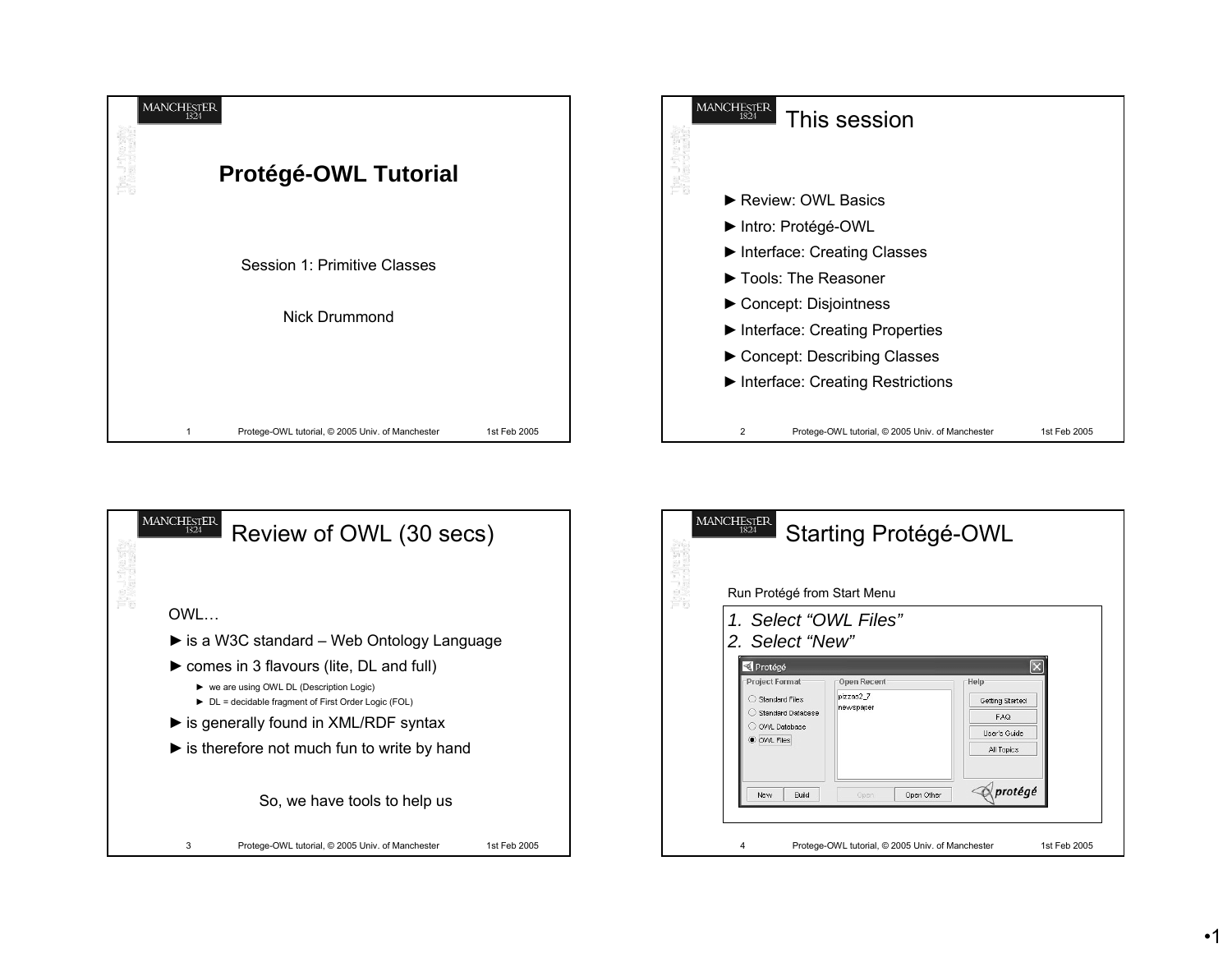





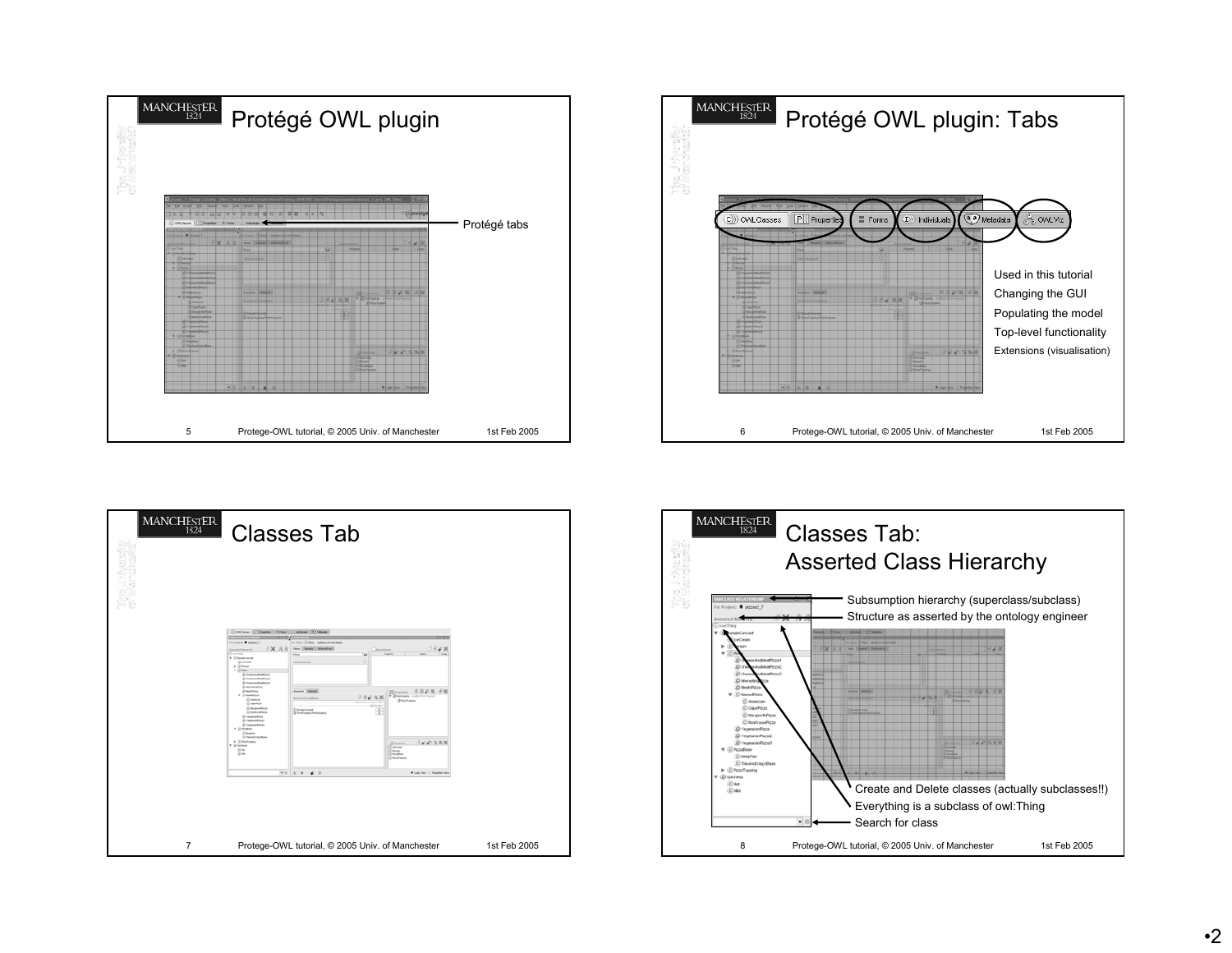





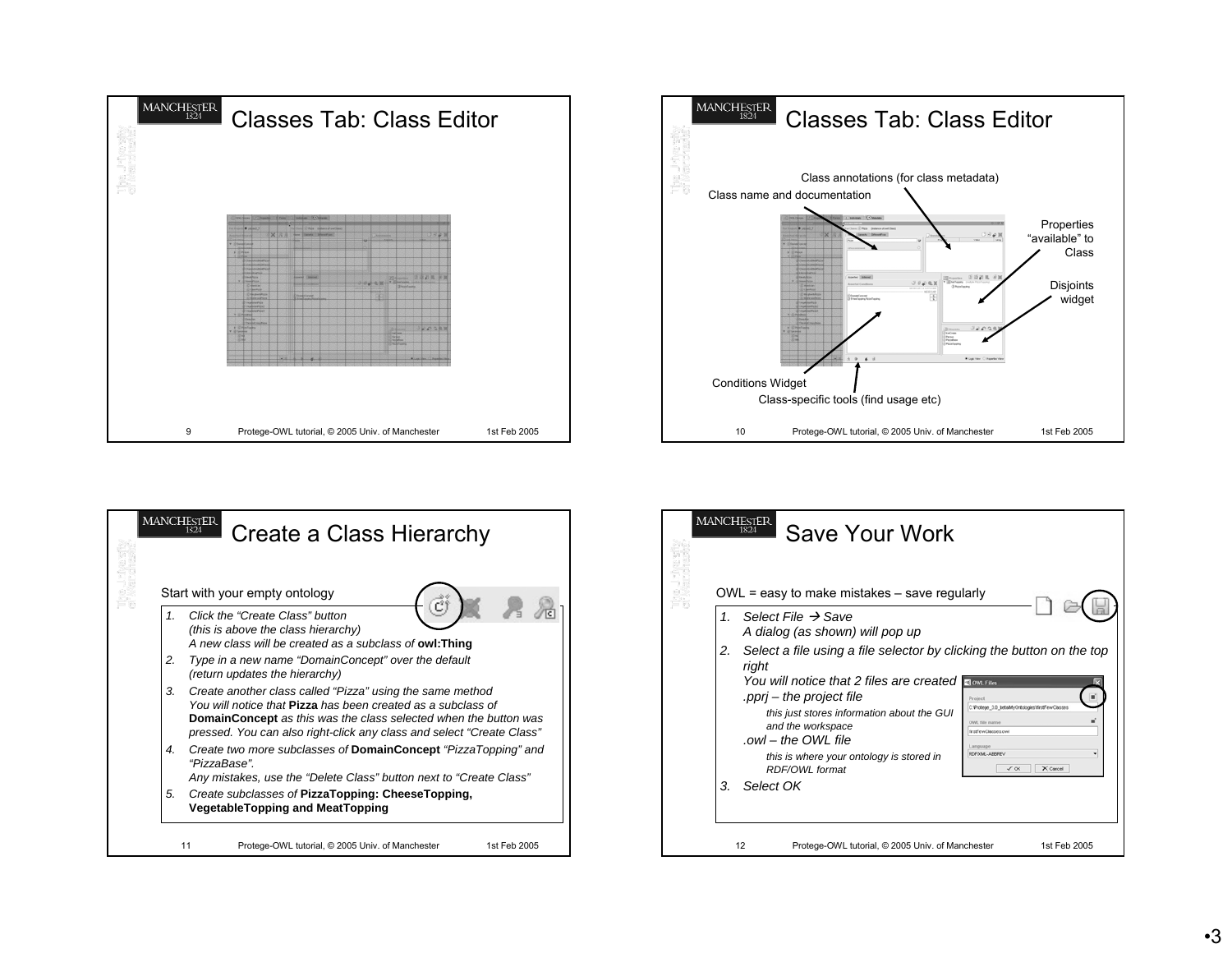



| <b>MANCHESTER</b><br>1824<br><b>Running Racer</b>                                      |  |
|----------------------------------------------------------------------------------------|--|
|                                                                                        |  |
| 1. Run racer, exe from wherever it was installed                                       |  |
| A cmd window will open and two "service"<br>enabled" messages will appear in the ouput |  |
| Racer is now ready for use as an http server<br>using a standard interface called DIG  |  |
| NB. Alternative DIG reasoners like FaCT can also be used                               |  |
| 15<br>Protege-OWL tutorial, © 2005 Univ. of Manchester<br>1st Feb 2005                 |  |

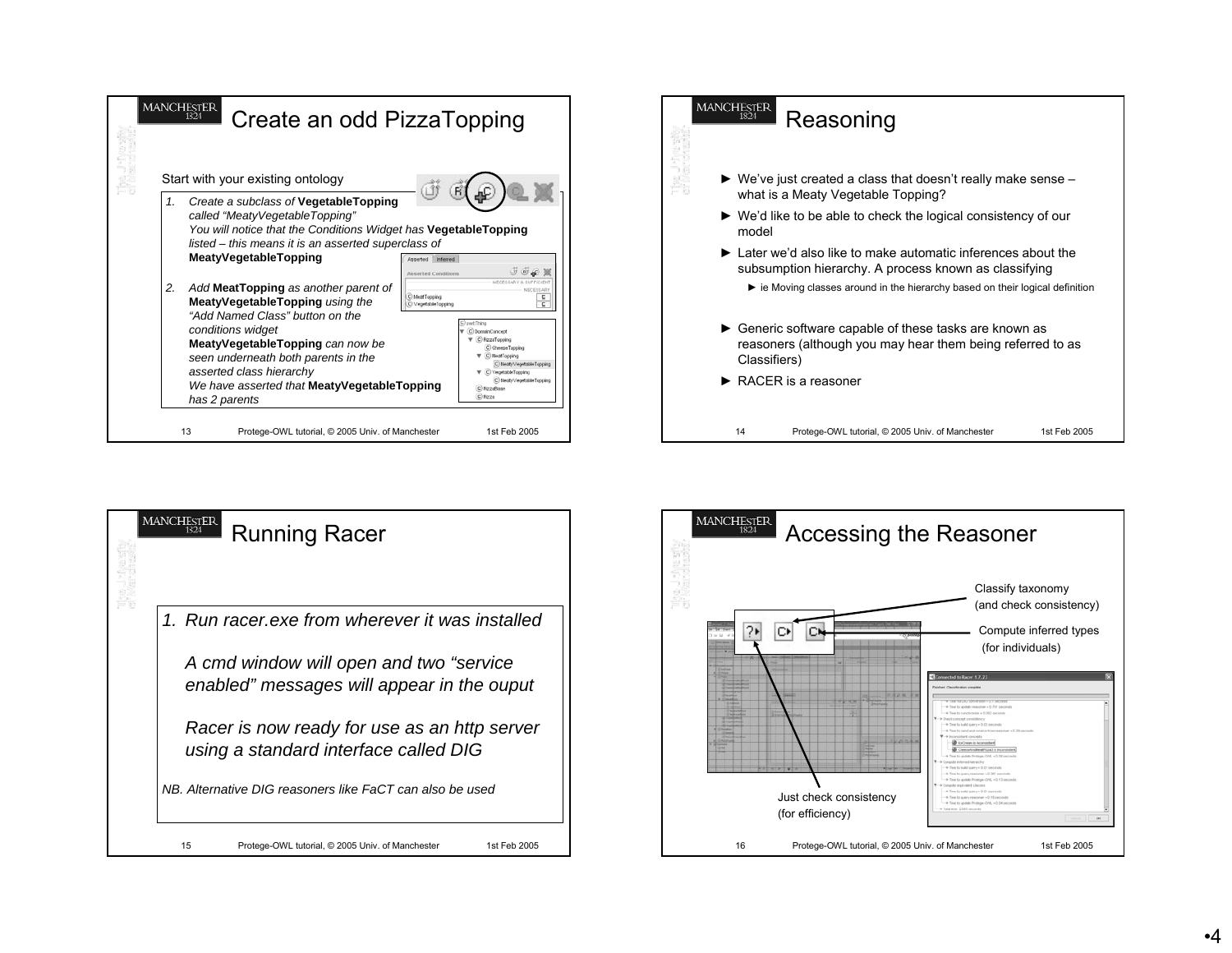



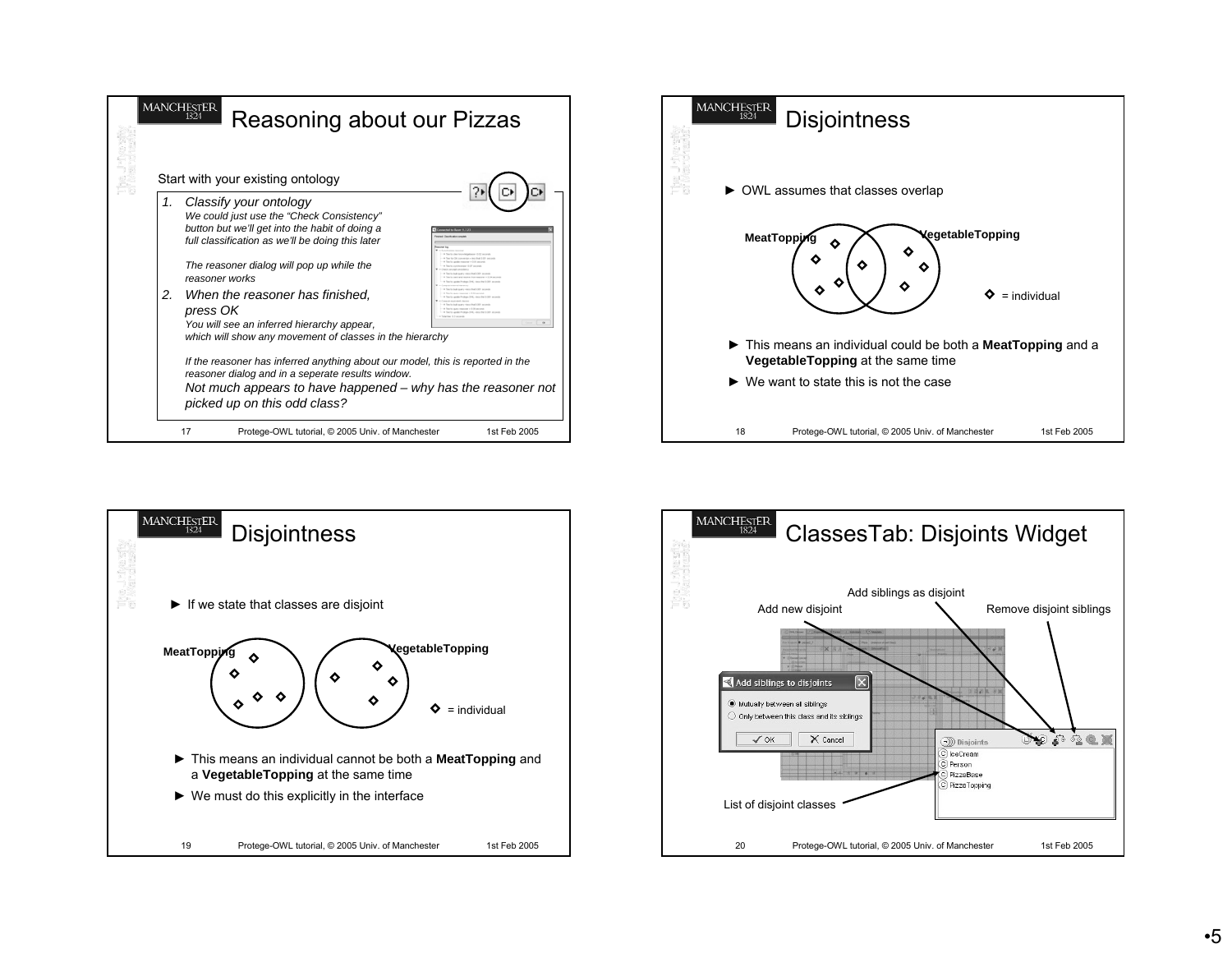



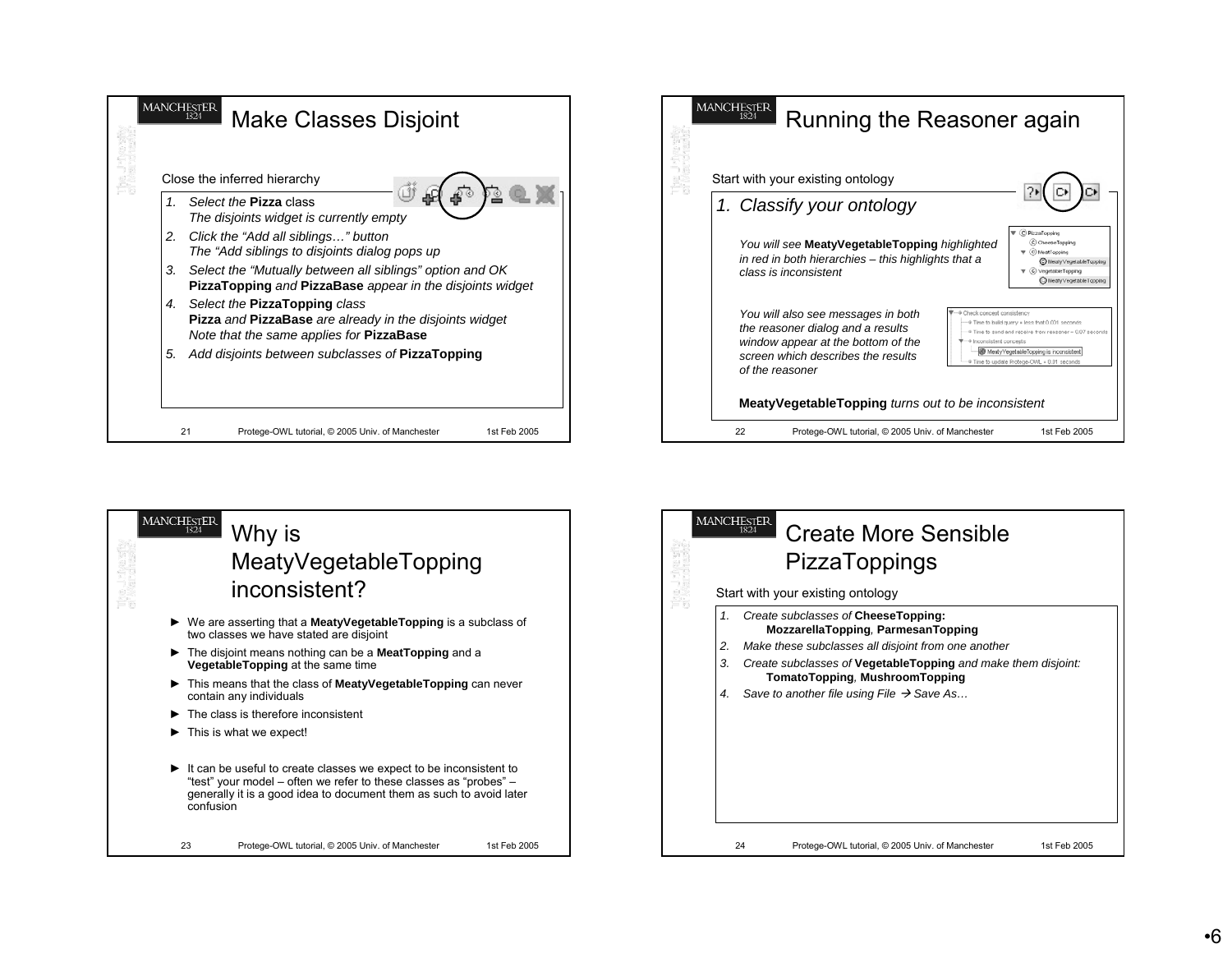



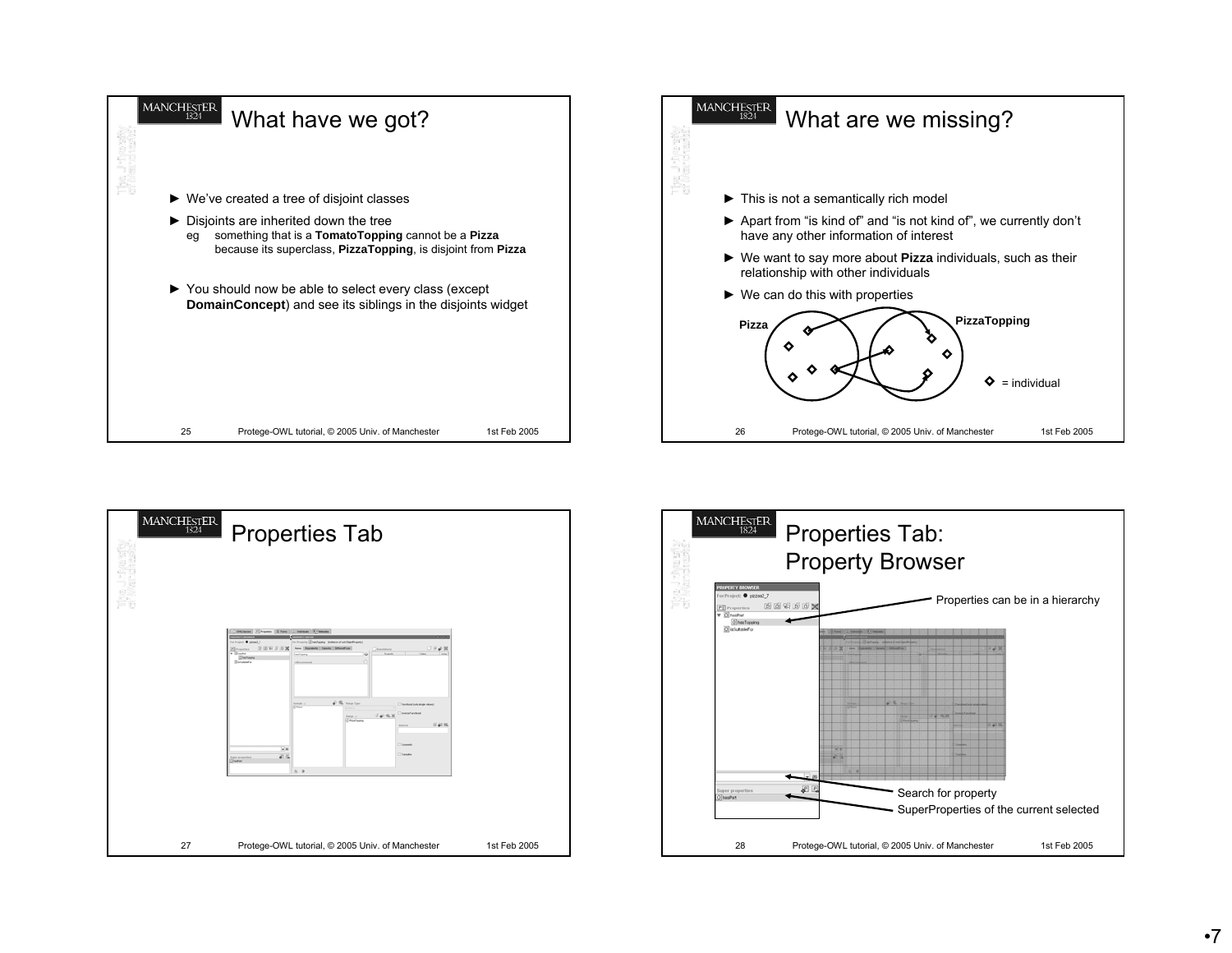





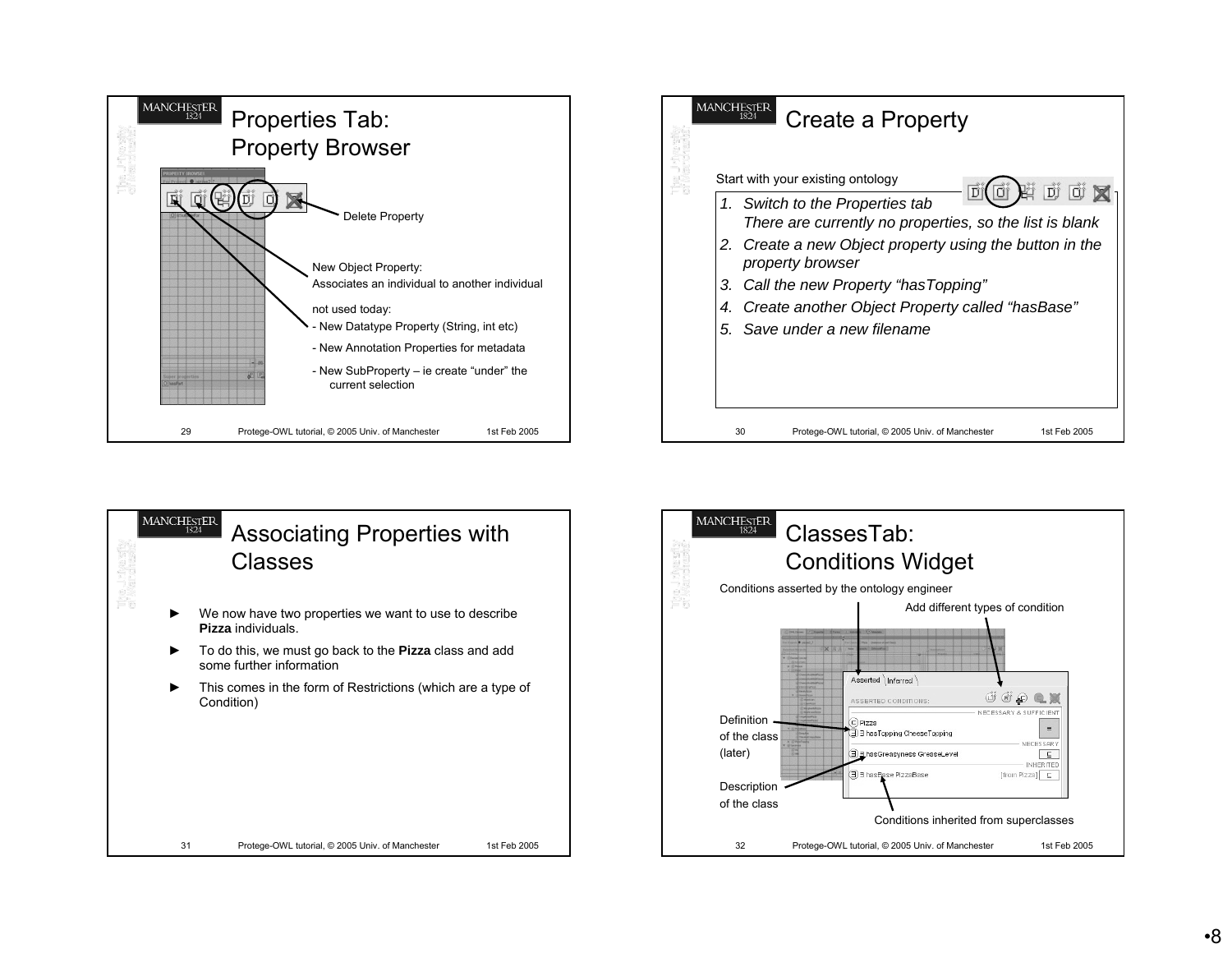





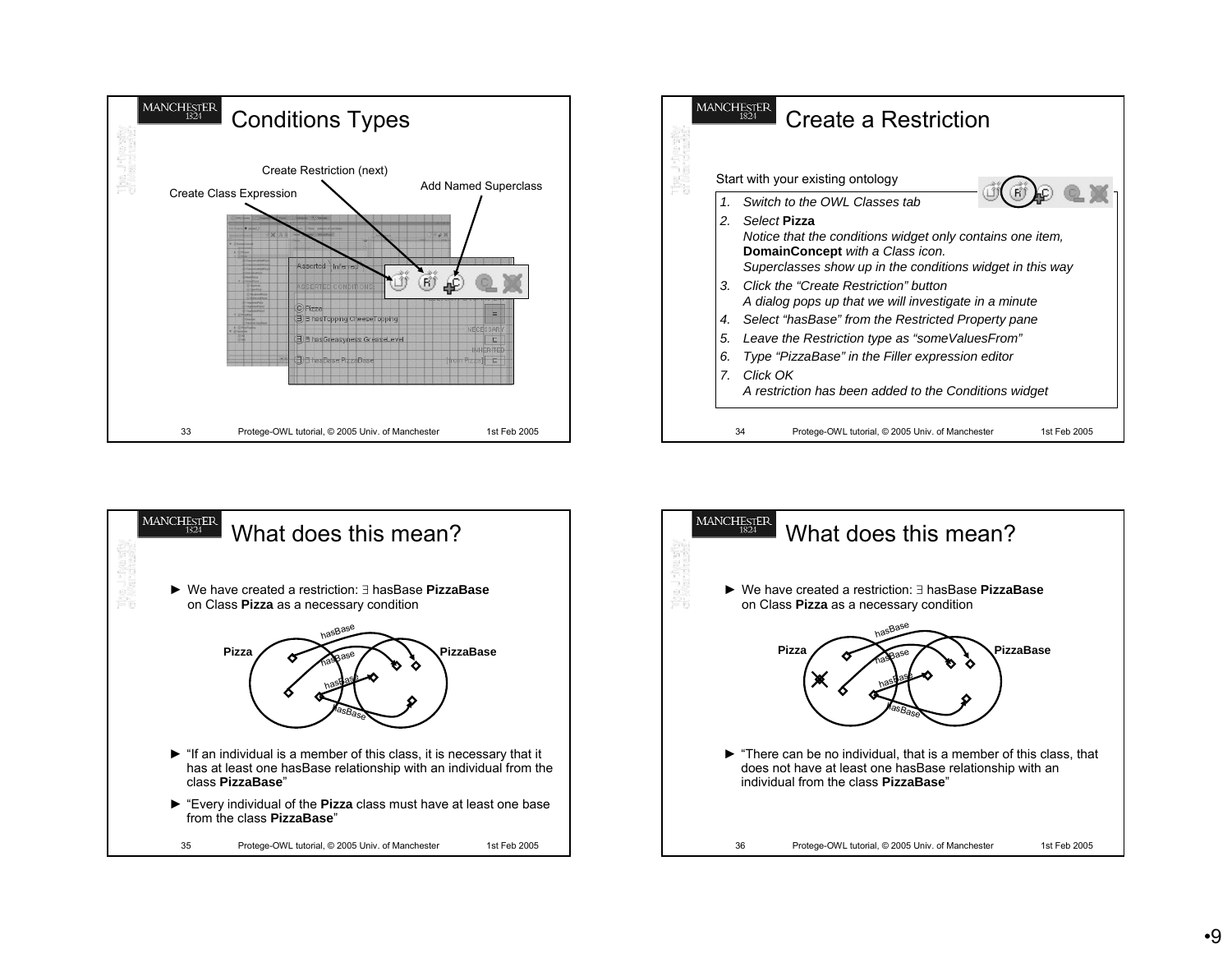

| $\textsf{MANCHESTER}\xspace_{\bf 1824}$<br><b>Restriction Types</b> |                                                  |                        |  |
|---------------------------------------------------------------------|--------------------------------------------------|------------------------|--|
| Ε                                                                   | Existential, someValuesFrom                      | "Some", "At least one" |  |
| Α                                                                   | Universal, allValuesFrom                         | "Only"                 |  |
| $\overline{\mathbf{z}}$                                             | hasValue                                         | "equals x"             |  |
|                                                                     | Cardinality                                      | "Exactly n"            |  |
| $\leq$                                                              | Max Cardinality                                  | "At most n"            |  |
| $\geq$                                                              | Min Cardinality                                  | "At least n"           |  |
|                                                                     |                                                  |                        |  |
| 38                                                                  | Protege-OWL tutorial, C 2005 Univ. of Manchester | 1st Feb 2005           |  |



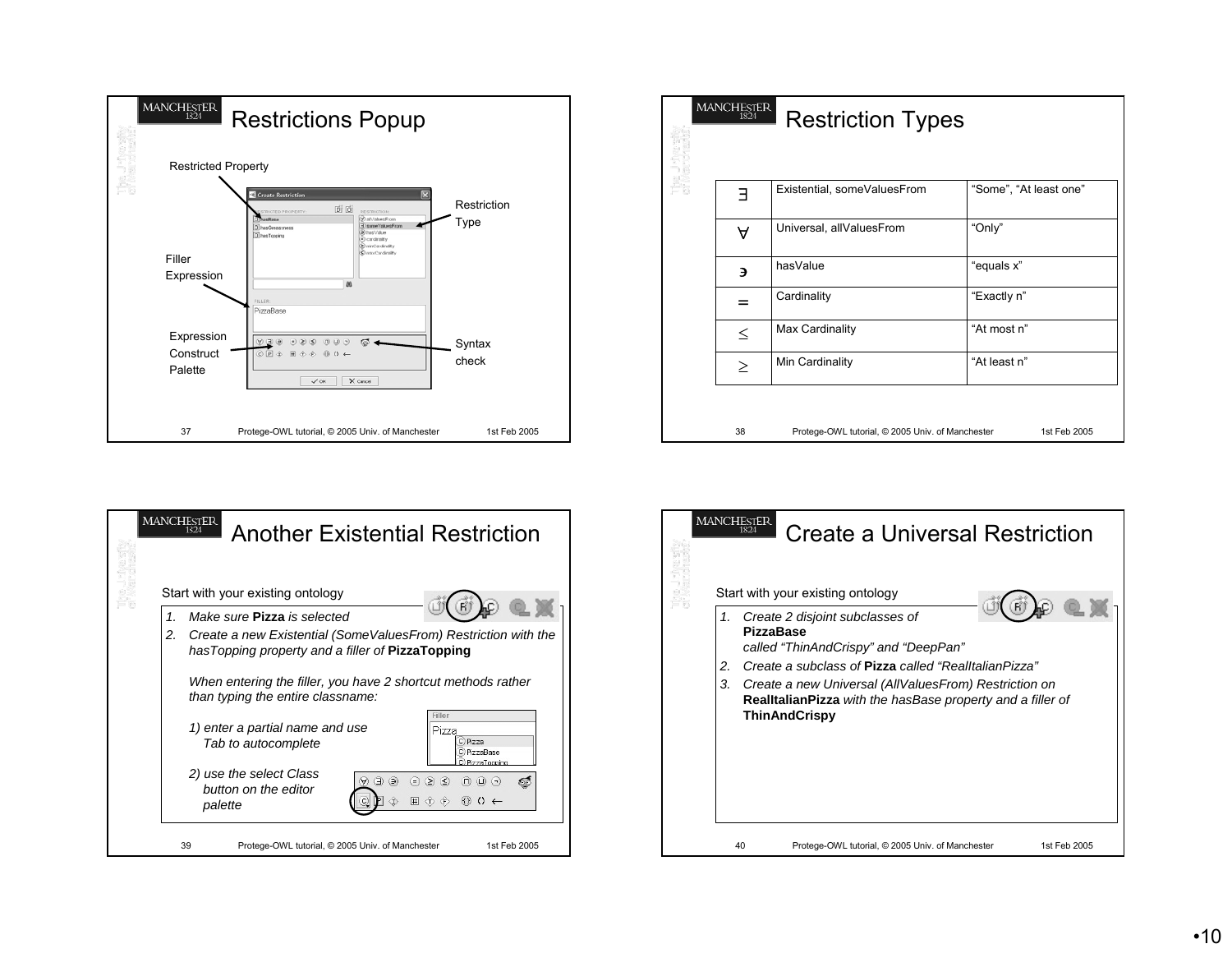